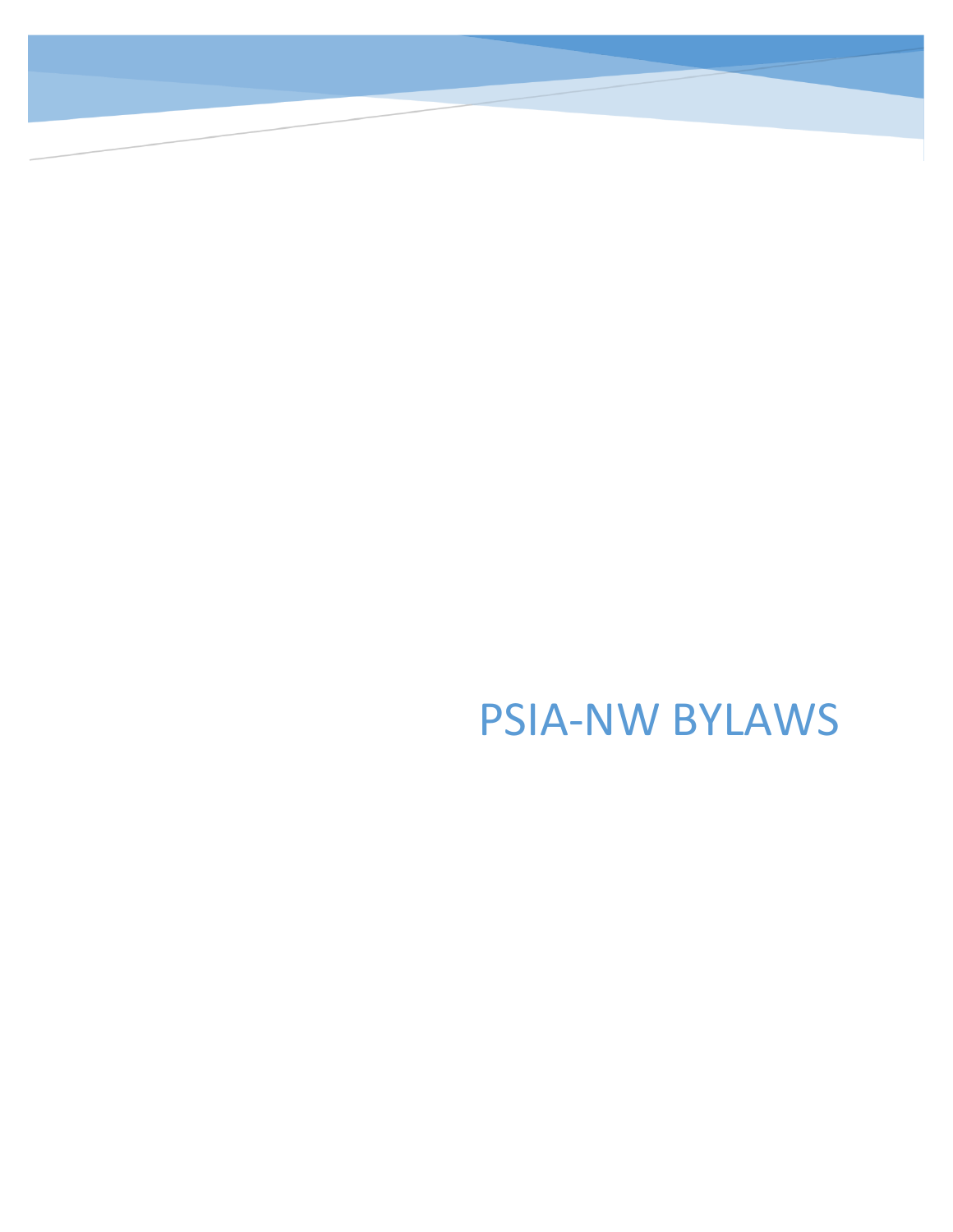# BY-LAWS OF PSIA-NW

# **ARTICLE I NAME**

#### **PSIA-NW**

# **ARTICLE II PURPOSE**

PSIA-NW shall educate and certify snowsports instructors; promote snowsport instruction by professional snowsport instructors; handle problems of common concern to the snowsport teaching profession; establish and maintain high standards of business practices, custom and usage; promote and advance the interest of the snowsport teaching profession; engage in any lawful activities which will enhance efficient and economic progress of the snowsport teaching profession and apprise the public of its scope and character.

### **ARTICLE III MEMBERSHIP**

The Board of Directors (the Board) shall prescribe the requirements for membership, the categories of membership and the voting rights of members.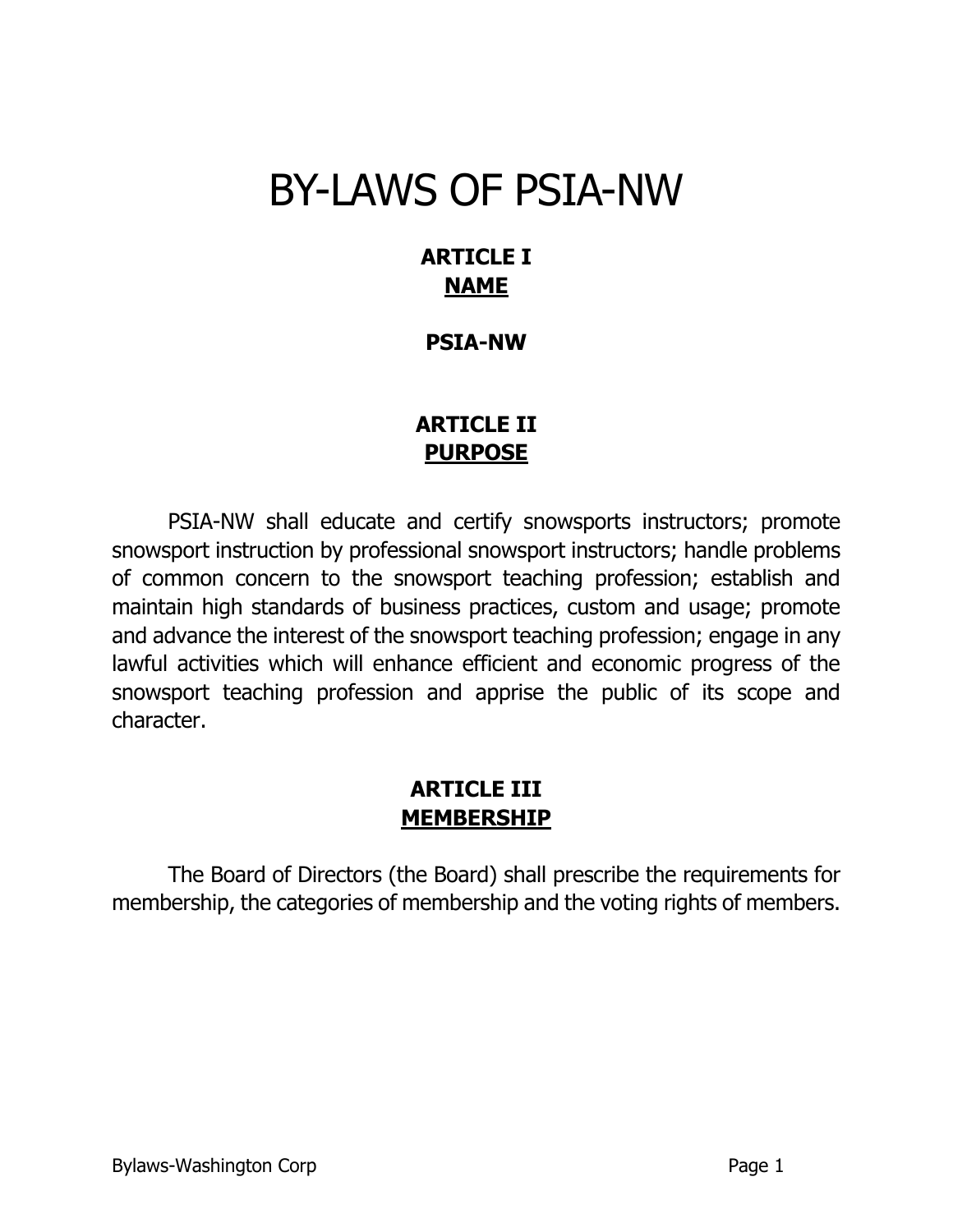# **ARTICLE IV DUES**

The Board shall establish the annual dues for membership. A member who has not paid their dues by the due date are delinquent and must pay their dues prior to being entitled to the privileges of membership.

### **ARTICLE V CRITERIA FOR MEMBERSHIP ON THE BOARD**

The Board shall establish criteria for representation for the purpose of electing Directors to the Board. The Board shall periodically review these criteria.

# **ARTICLE VI MEETINGS**

Section 1. Meetings:

(a) The Chair or a majority of the Board may call meetings of the entire membership. The Chair or the Board will determine the time and place. The Chair or the Board shall provide at least twenty-one (21) days' notice, in a manner the Board prescribes.

(b) The Board of Directors may submit such matters, as it deems appropriate to a vote of the membership by any means approved by the Board of Directors.

#### Section 2. Quorums and Voting:

(a) A Quorum is one hundred (100) current members, in good standing, present at the meeting. Presence includes electronic means of communication, such as by telephone and/or computer. Proxy votes shall not be accepted.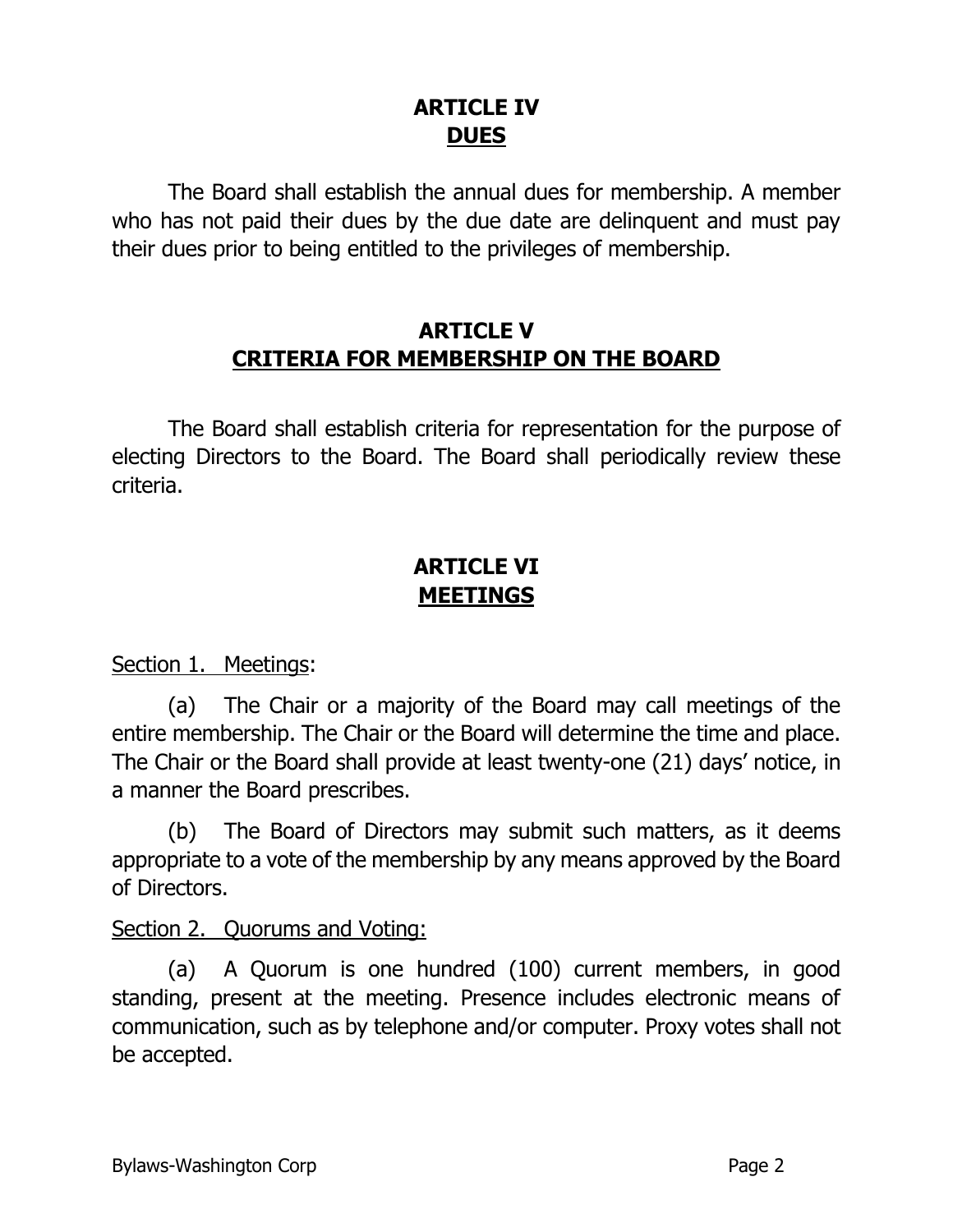(b) A Quorum is necessary to conduct any business. A majority vote will prevail on all matters contained within the Notification of Membership Meeting unless these bylaws require a different requirement.

# **ARTICLE VII BOARD OF DIRECTORS**

Section 1. Powers and Duties:

(a) The Board shall administer the business and property of the corporation. The Board may delegate responsibility for day-to-day operations to a CEO.

(b) The Board shall have the power and authority to adopt governing policies.

(c) The Board, by resolution, may adopt from time to time the number of Directors to be elected.

(d) In addition to all other duties and powers prescribed in the Washington Non-Profit Corporation Act, the Articles of Incorporation and other provisions of these By-Laws, the Board of Directors shall:

(1) Appoint a registered office and agent;

(2) Determine the principle place of business for the corporation, which need not be its registered office;

(3) Elect officers.

Section 2. Qualifications of Directors:

(a) Subject to the proviso below, membership may elect any Certified Level II or III member in good standing as a Director. In addition, a Certified Level I member in good standing, with two years' membership, may be elected as a director.

(b) Any candidate for the Board must be a member in good standing, and meet the current requirements for the position they are seeking.

Section 3. Term of Office: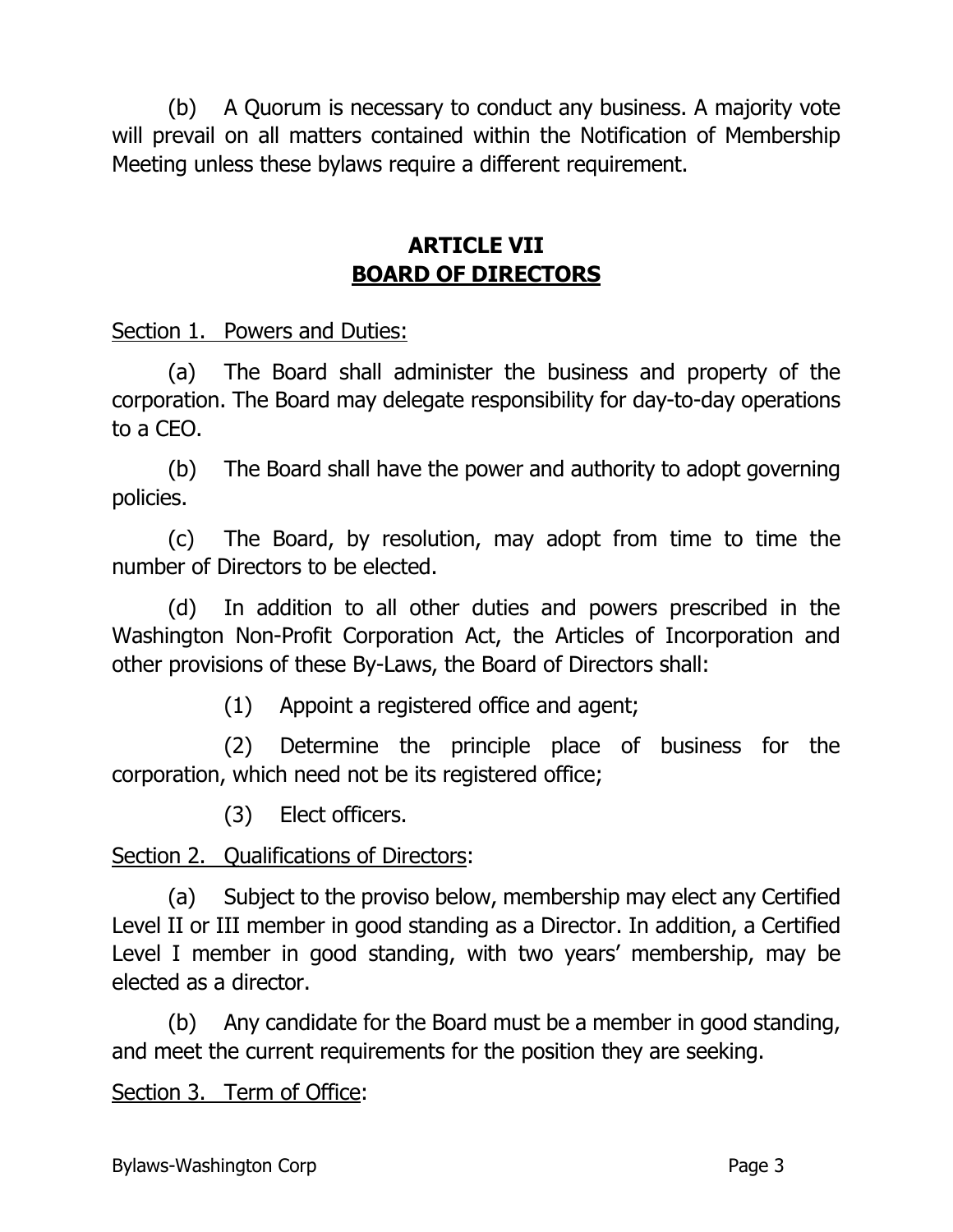- (a) The Board will annually hold an election for Directors.
- (b) Directors shall serve a term of three (3) years.

(c) Elections and terms of office shall be arranged as nearly as possible so the term of office for approximately one-third (1/3) of the Directors shall expire each year.

#### Section 4. Election of Directors:

(a) The Board shall prescribe the manner of election of members to the Board.

(b) Director terms begin at the start of the fiscal year.

#### Section 5. Board of Directors Meetings:

(a) The Board of Directors shall meet in person, or by some form of electronic communication, at least twice (2 times) each year. The Board shall hold one such meeting (spring) not later than June 30 each year and second such meeting (fall) not later than October 30 each year. The Board shall keep a record of attendance for each Board Meeting.

(b) The Chair, or by written request of a majority of Board members to the Chair, may, from time to time, call a Special Board meeting. The Convener shall designate in advance the time and place.

#### Section 6. Quorum and Voting:

(a) A majority of the Directors make up a quorum. A quorum is required to conduct business at a Board, regular or special, meeting. Electronic based meetings require participants to hear and be heard.

(b) All Directors can vote on matters brought before the Board. The Chair may only vote in the case of a tie.

(c) A majority vote prevails unless this document requires otherwise.

(d) In the absence of a quorum of Directors, Board Members present may adjourn to a time certain and such adjournment may be made from time to time until the quorum is reached.

#### Section 7. Voting: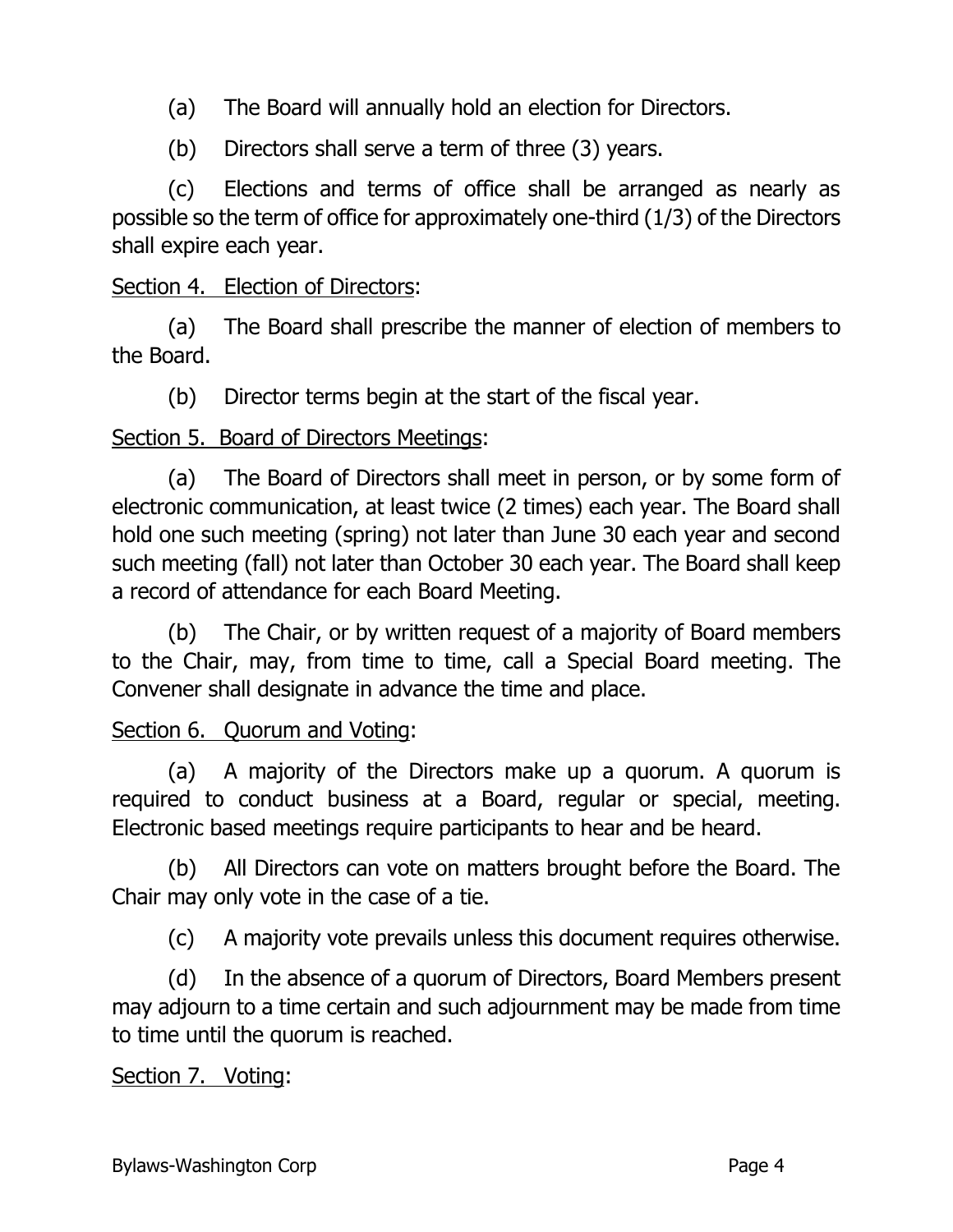Any Board member or officer voting may request a polling of the Board on any issue.

Section 8. Vacancies on the Board:

(a) A vacancy occurs when a Director resigns, is removed, dies, or is no longer able to fulfill the duties of such office.

(b) The Board will fill such vacancies as needed.

#### Section 9. Removal of Directors:

A three-fourths (3/4) majority vote of Directors can remove any Director, with or without cause, at any time.

## **ARTICLE VIII OFFICERS**

Section 1. Officers:

The officers of the corporation shall include the Chair, Vice Chair, Secretary and Treasurer.

# **ARTICLE IX COMMITTEES**

The Chair and the Board of Directors, may, from time to time, create and empower such committees as are deemed necessary. No action of any committee shall be an action of the Corporation and binding thereon unless the Board of Directors ratifies such action.

# **ARTICLE X FINANCES**

The fiscal year of the Association shall end June 30th of each year.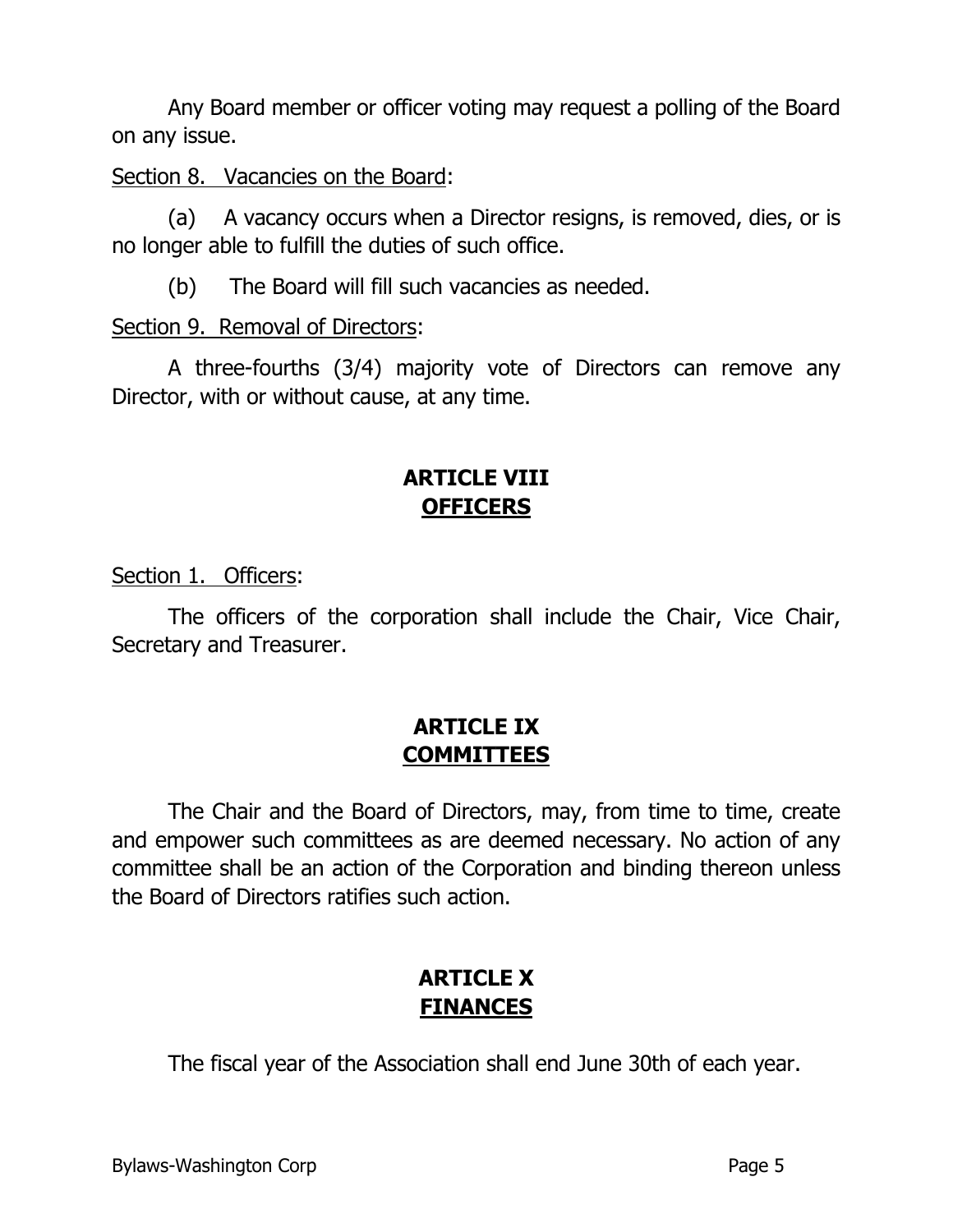# **ARTICLE XI LIABILITY AND INDEMNIFICATION**

#### Section 1. Liability:

No officer, director, committee member or employee shall be liable to the corporation by reason of any action or conduct except in case of gross negligence, actual fraudulent or dishonest conduct.

#### Section 2. Indemnification

Except as above provided, the corporation shall indemnify and hold harmless each person and their heirs and administrators who serve at any time as a member of the Board of Directors or as an officer, agent or employee of the corporation. This undertaking by the corporation shall include the duty to defend any such person for any civil, judicial or administrative suit or proceeding, or any investigation or criminal proceeding, whether such is pending, threatened, impleaded, or otherwise. This undertaking shall obligate the corporation to reimburse any such person from all legal and other expenses, including attorney's fees, reasonably incurred by the person in connection with any such claim or liability or settlement thereof.

# **ARTICLE XII PARLIAMENTARY AUTHORITY**

Robert's Rules of Order shall provide guidance in all cases to which they are applicable and in which they are not inconsistent with the provisions of the By-Laws and the Washington Non-Profit Corporation Act.

# **ARTICLE XIII MISCELLANEOUS**

Section 1. Amendments:

These By-Laws may be amended by a two-thirds (2/3) majority vote of the Board of Directors in attendance at a regular meeting or special meeting called for that purpose provided written notice of all proposed By-Law changes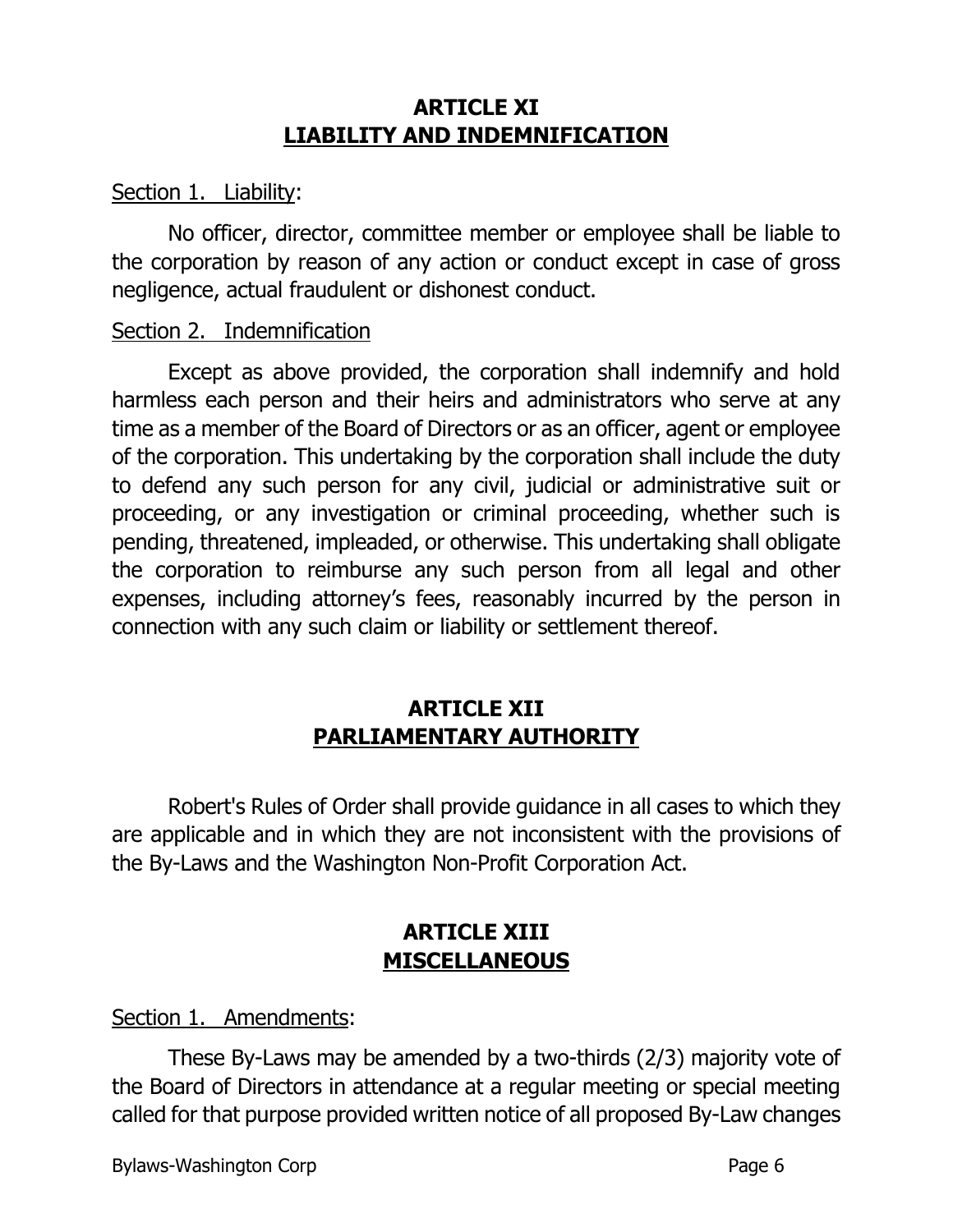is provided to each Board member by any means approved by the Board of Directors at least twenty-one (21) days prior to the regular or special meeting called for that purpose.

#### Section 2. Ownership of Assets:

No member, director or officer shall have any proprietary interest in the assets of the corporation.

#### Section 3. Distribution of Assets on Dissolution:

In the event of dissolution, the assets shall not be distributed to the members but shall be disposed of in harmony with the purposes of the corporation to another non-profit organization or agency.

#### Section 4. Gender:

Any and all referenced herein designated in the masculine gender are intended to reflect, and be operative, in the masculine and feminine gender.

These By-Laws were duly adopted by the Board of Directors at a meeting held on the 8<sup>th</sup> of September 2018.

 $UVUU.0$ 

Secretary, Mark Schinman

 $ATTEST:$ 

President, Molly Fitch